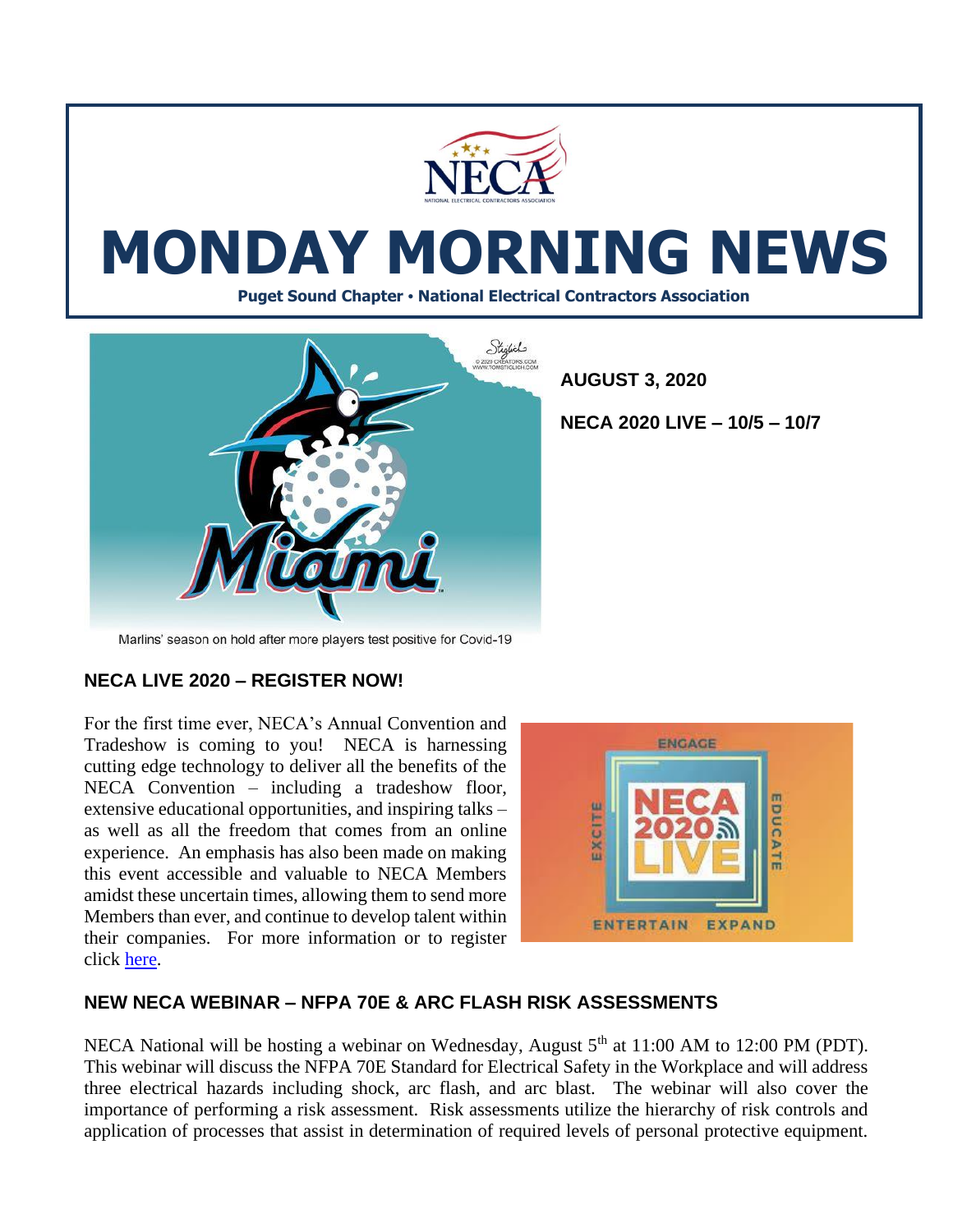Clic[k here](https://courses.necanet.org/course/session/details/697) to register for the webinar on the NECA National Website. You will need your NECA National username and password to login. For assistance, please contact Director of Safety, Justin Thayer, by phone 206-284-2150 or by email [justin@necaseattle.org.](mailto:justin@necaseattle.org)

## **NEW PROPOSAL SUGGESTS REBUILDING CRACKED WEST SEATTLE BRIDGE WITH LOCAL TIMBER**

While the Seattle Department of Transportation (SDOT) is still deciding whether to [repair or](https://www.seattlepi.com/news/article/West-Seattle-Bridge-repair-cost-benefit-analysis-15427093.php)  [replace](https://www.seattlepi.com/news/article/West-Seattle-Bridge-repair-cost-benefit-analysis-15427093.php) the West Seattle Bridge, which has been closed since March  $23<sup>rd</sup>$  due to cracking along the center, creative alternatives from architects and engineers including a proposal for an [immersed tube tunnel](https://www.seattlepi.com/local/seattlenews/article/west-seattle-bridge-tunnel-repair-timeline-15330639.php) are coming out of the woodwork. One architecture group's proposal quite literally involves wood: rebuilding the bridge utilizing local timber combined

with steel or carbon fiber.



[B+H Architects](https://bharchitects.com/en/) is proposing that the bridge be rebuilt using mass timber — laminated wood that is glued together under pressure — as a more environmentally friendly and longer lasting alternative to other materials and designs.

"As we ideated on concepts and different options for this bridge and explored the use of mass timber, it became clear that the benefits of this material to this specific project are significant, and present a oncein-a-generation opportunity," wrote the architects. "Our infrastructure is failing us. Rebuilding more of what we already have will set us up to fail again."

The proposed design involves utilizing the existing structure of the bridge and build steel arches that are suspended by a wood-steel or wood-carbon fiber hangers.

The Department of Transportation also released a timeline that predicted that if the city decides to repair the existing bridge, it would take until 2022 to complete. However, constructing a new bridge would take four to six years to complete, placing reopening between 2024-2026.

"These are all initial estimates which are likely to change depending on a variety of factors in this exceptionally complex and dynamic situation," SDOT said in its news release.

The city is expected to complete their analysis of the bridge and make a decision on whether to repair or replace it by October.

## **NECA'S ON-DEMAND COVID-19 JOB SITE SAFETY TRAINING AVAILABLE NOW**

Designed for all individuals on a construction site, NECA's COVID-19 Construction Site Safety Training Program was developed to help individuals better prepare themselves to prevent the spread of COVID-19 in the workplace. This course incorporates Centers for Disease Control and Prevention, World Health Organization, and OSHA requirements and regulations. The course is divided into six modules that will address: background on coronavirus, controlling the spread, owner and general/electrical contractor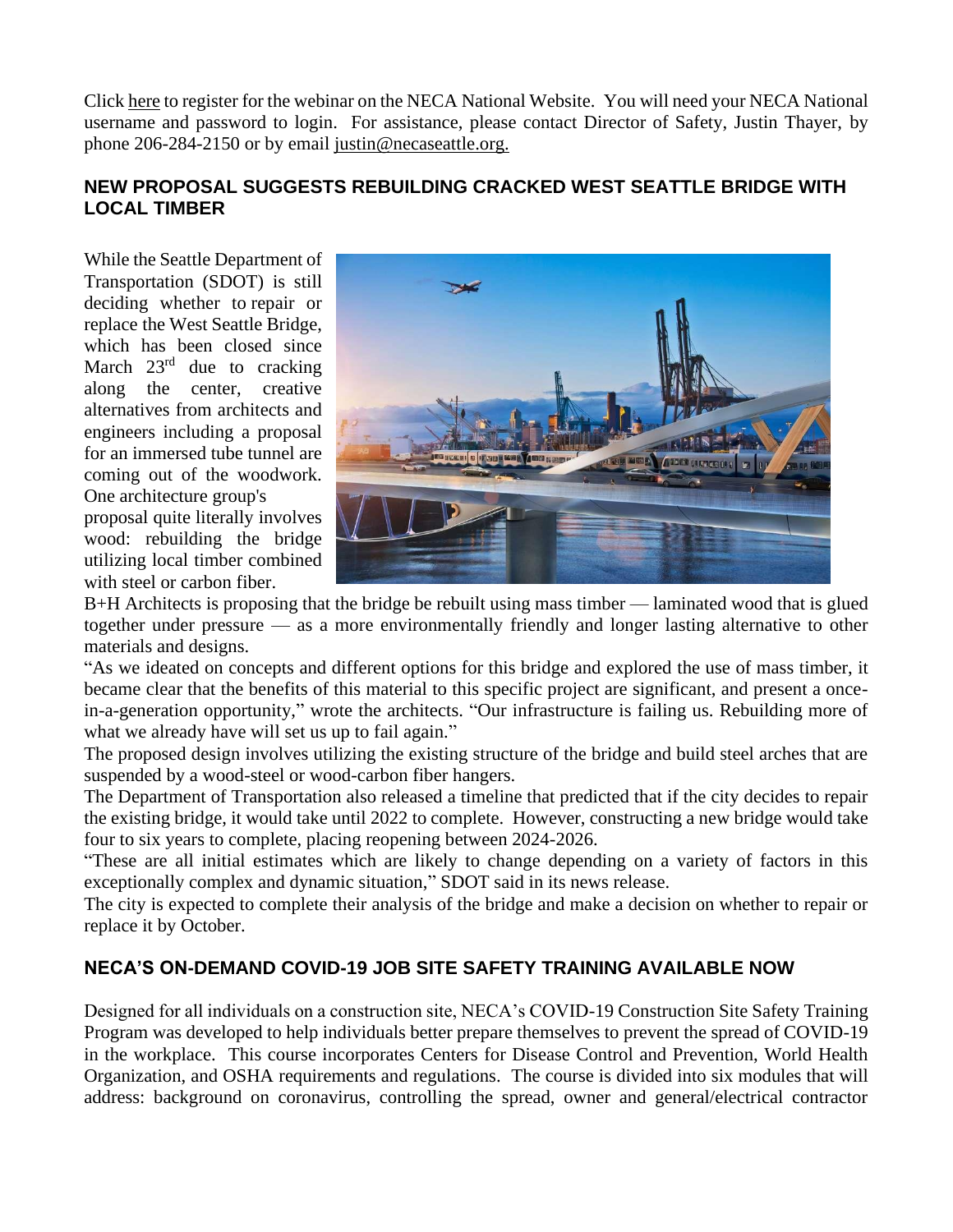responsibilities, personal protective equipment and other protective measures, construction site operational safety standards and COVID-19 protocols, state and/or local orders and guidance.

Following the completion of the course, participants will complete a short quiz and program survey and obtain a certificate of completion. The total course length is 2 hours, 45 minutes.

Registration for this essential training is \$20 for non-NECA members and free for NECA members.

**[Click here](https://courses.necanet.org/course/details/539)** for more details and to register.

#### **PROCORE RELEASES JOB BOARD FOR CONTRACTORS AND WORKERS**

![](_page_2_Picture_5.jpeg)

Construction management software provider Procore has announced the launch of the [Construction Career](https://procoreconstructionjobboard.birddoghr.com/)  [Board,](https://procoreconstructionjobboard.birddoghr.com/) a construction-focused resource for recruiting and job finding. The new platform will allow contractors to post job opportunities for free, and allow those looking for new positions to upload resumes and search jobs. Positions range from accounting and marketing to electricians and carpenters. Procore clients will have access to exclusive live sessions informing contractors of best hiring practices. This spring, 40% of construction firms had to [layoff or furlough](https://www.constructiondive.com/news/in-coronavirus-crisis-us-construction-firms-begin-turning-to-layoffs-furl/575772/) workers due to the coronavirus crisis, amounting to more than 500,000 lost jobs in construction. The industry has continued to add jobs since then, however, and the Procore job board can help employers and workers find each other. "Construction has been greatly impacted by the pandemic, and Procore wants to support the industry as best we can," Procore CEO Tooey Courtemanche said in a statement.

#### **ON THIS DAY IN HISTORY 1492 –** From the Spanish port of Palos, Italian

explorer [Christopher Columbus](https://www.history.com/topics/exploration/christopher-columbus) sets sail in command of three ships—the *[Santa](https://www.history.com/news/christopher-columbus-ships-caravels)  Maria,* the *Pinta* [and the](https://www.history.com/news/christopher-columbus-ships-caravels) *Nina*—on a journey to find a western sea route to China, India, and the fabled gold and spice islands of Asia. On October  $12<sup>th</sup>$ , the expedition sighted land, probably Watling Island in the Bahamas, and went ashore the same day, claiming it for Spain. Later that month, Columbus sighted Cuba, which he thought was mainland China, and in December the expedition landed on Hispaniola, which Columbus thought might be Japan. He established a small colony there with 39 of his men. The explorer returned to Spain with gold, spices, and "Indian" captives in March 1493 and was received with the highest honors by the Spanish court. He was the first European to explore the Americas since the [Vikings](https://www.history.com/topics/exploration/vikings-history) set up colonies in Greenland and Newfoundland in the 10th century. During his lifetime, Columbus led a total of four expeditions to the New World, discovering various Caribbean islands, the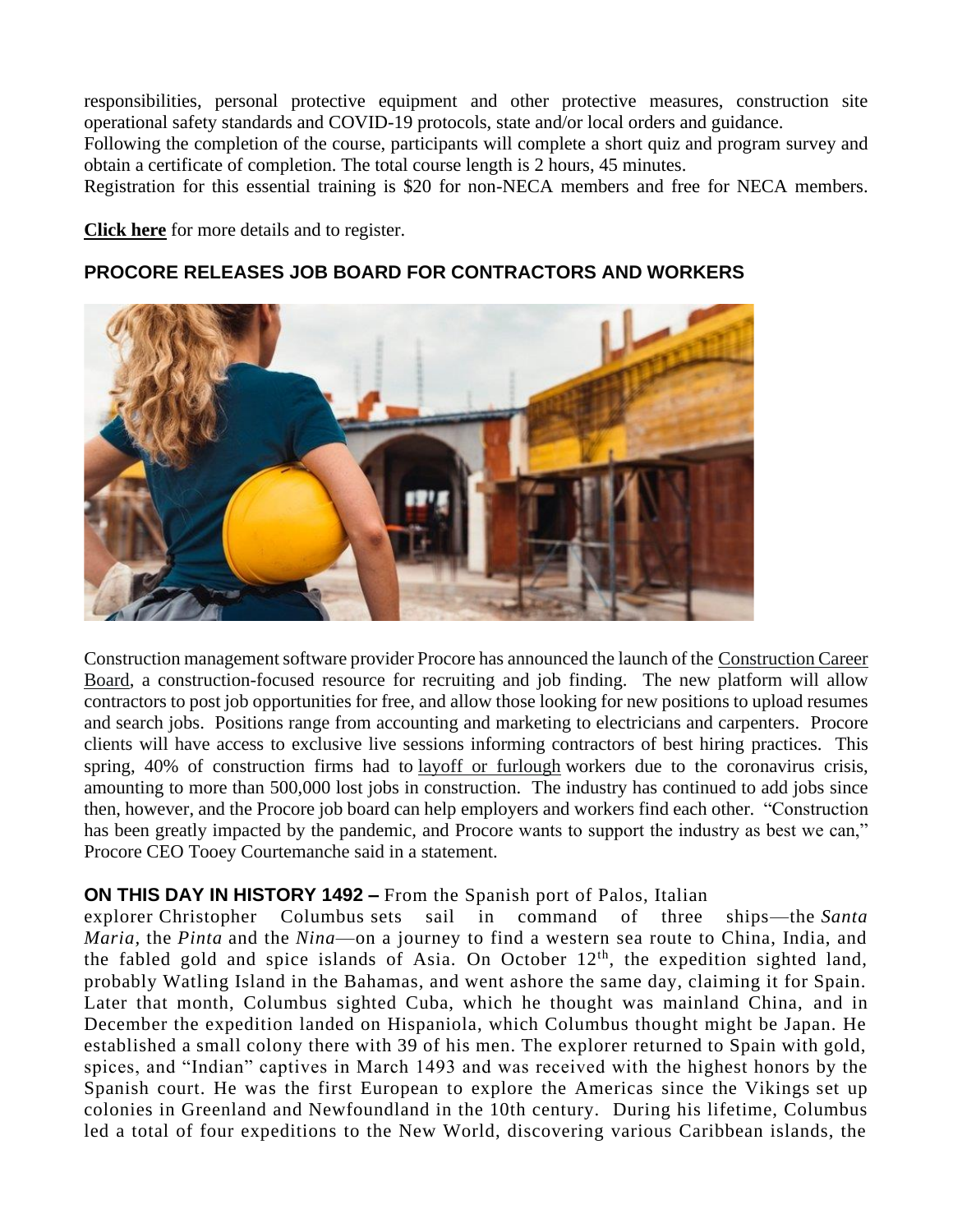Gulf of [Mexico,](https://www.history.com/topics/mexico) and the South and Central American mainland, but never accomplished his original goal—a western ocean route to the great cities of Asia. Columbus died in Spain in 1506 without realizing the great scope of what he did achieve: He had discovered for Europe the New World, whose riches over the next century would help make Spain the wealthiest and most powerful nation on earth.

![](_page_3_Picture_1.jpeg)

The first week of August hangs at the very top of summer, the top of the live-long year, like the highest seat of a Ferris wheel when it pauses in its turning. The weeks that come before are only a climb from spring, and those that follow a drop to the chill of autumn, but the first week of August is motionless, and hot.

\_\_\_\_\_\_\_\_\_\_\_\_\_\_\_\_\_\_\_\_\_\_\_\_\_\_\_\_\_\_\_\_\_\_\_\_\_\_\_\_\_\_\_\_\_\_\_\_\_\_\_\_\_\_\_

*Natalie Babbitt*

\_\_\_\_\_\_\_\_\_\_\_\_\_\_\_\_\_\_\_\_\_\_\_\_\_\_\_\_\_\_\_\_\_\_\_\_\_\_\_\_\_\_\_\_\_\_\_\_\_\_\_\_\_